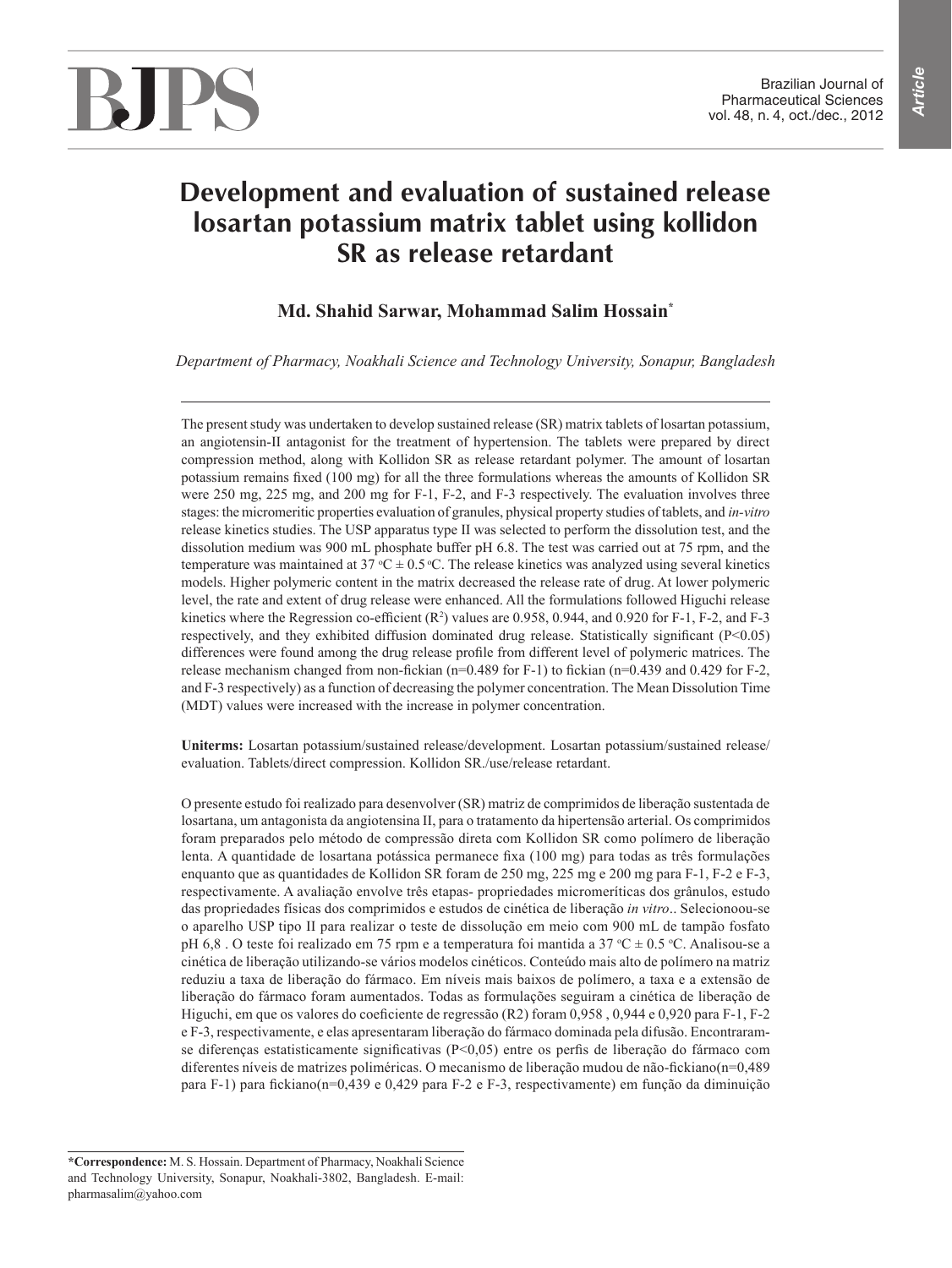da concentração de polímero. Os valores do Tempo de Dissolução Média (TDM) aumentaram com o aumento da concentração polímero.

**Unitermos:** Losartana/liberação sustentada/desenvolvimento. Losartana/liberação sustentada/avaliação. Comprimidos/compressão direta. Kollidon SR./uso/retardador de liberação.

## **INTRODUCTION**

The objective of an ideal drug delivery system is to deliver adequate amount of drug for an extended period for its optimum therapeutic activity. Most drugs are inherently not long-lasting in the body, and require multiple daily dosing to achieve the desired blood concentration to produce therapeutic activity. To overcome such problems greater attention has been focused on sustained release drug delivery system (Chien, 1992).

Losartan potassium is an orally active angiotensin-II receptor antagonist used in the treatment of hypertension due to mainly blockade of  $AT_1$  receptor. It is freely soluble in water, slightly soluble in acetonitrile, and soluble in isopropyl alcohol. It is readily absorbed from the gastrointestinal tract with oral bioavailability of about 33 per cent and a plasma elimination half-life ranging from 1.5 to 2.5 hours. Administration of losartan potassium in a sustained release dosage form with dual characteristics, that is, burst release, followed by an extended release over 8 hours would be more desirable; as these characteristics would allow a rapid onset followed by protracted anti-hypertensive effect by maintaining the plasma concentration of the drug. Previously, several studies were conducted on losartan potassium by using various hydrophilic and hydrophobic polymers for their *in-vitro* evaluation (Chithaluru *et al.,* 2011; Shanmugam *et al.,* 2011).

The objective of the present investigation were to prepare sustained release matrix tablets of losartan Potassium by using Kollidon SR at three different concentrations, and to compare the in-vitro characteristics (weight variation, thickness and diameter, hardness, friability, drug content, release kinetics, etc.) of the developed matrix tablets. Kollidon SR is polyvinyl acetate and povidone based matrix-retarding agent. Polyvinyl acetate is insoluble in water. The povidone content is gradually leached out after introduction into water. Kollidon SR is completely soluble in N-methylpyrrolididone. It is particularly suitable for the manufacture of pH independent sustained release matrix tablets. Polyvinyl acetate is a plastic material that produces a coherent matrix even under low compression forces. When the tablets are introduced into gastric or intestinal fluid, the water-soluble povidone is leached out to form pores through which the active ingredient slowly diffuse outwards. Kollidon SR contains no ionic groups and is, therefore, inert to the drug substance (Reza, Quadir, Haider, 2003).

# **MATERIAL AND METHODS**

#### **Material**

Losartan Potassium was kindly supplied by Globe Pharmaceuticals Limited, Noakhali, Bangladesh, as a gift sample. Kollidon SR was procured from BASF, Dhaka, Bangladesh Limited. Potassium di-hydrogen phosphate (Merck, Darmstadt, Germany), and sodium hydroxide (Merck, Darmstadt, Germany) were used as dissolution medium. Magnesium stearate and lactose were obtained from Novo Healthcare Limited, Dhaka, Bangladesh. Solvents and all other chemicals were of analytical grade.

#### **Methods**

#### *Preparation of matrix tablet*

Various methods are available for producing sustained release Losartan Potassium tablet preparation. In our experiment, direct compression technique was followed to prepare sustained release Losartan Potassium matrix tablet from the formulations mentioned in Table I.

**TABLE I -** Proposed formulations for sustained release losartan potassium matrix tablet

|                    | Amount (mg) |       |       |  |
|--------------------|-------------|-------|-------|--|
| Ingredients        | $F-1$       | $F-2$ | $F-3$ |  |
| Losartan Potassium | 100         | 100   | 100   |  |
| Kollidon SR        | 250         | 225   | 200   |  |
| Lactose            | $\Omega$    | 25    | 50    |  |
| Magnesium stearate | 3           | 3     | 3     |  |
| Total              | 353         | 353   | 353   |  |

The active ingredient (losartan potassium), release retardant (Kollidon SR), filler (lactose), and lubricant (magnesium stearate) were blended together by dry mixing. The dried granules were then sized through 40-mesh sieve. Finally, the granules were weighed to adjust the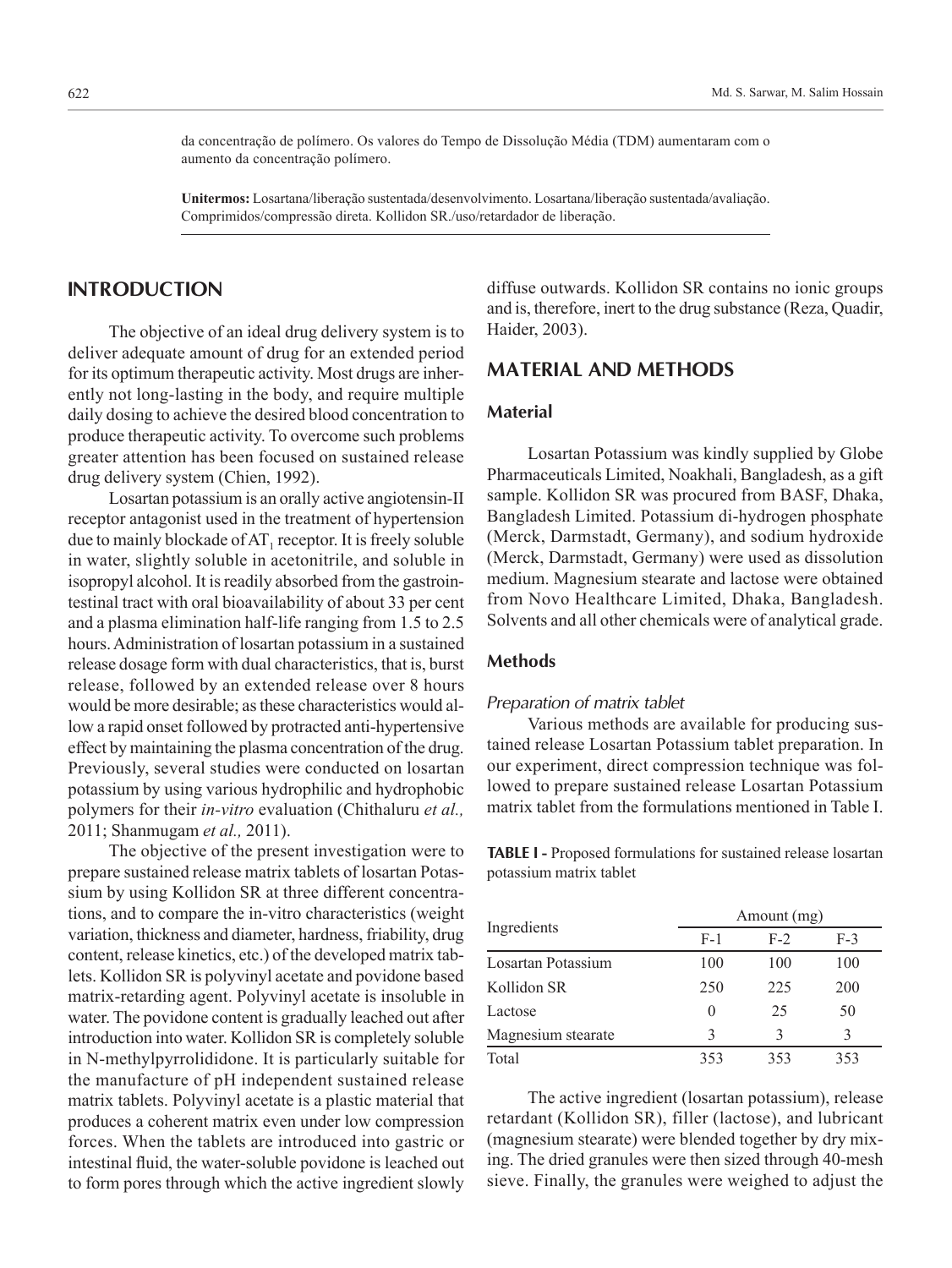final weight of individual tablet considering its loss during operational handling. Then, the granules were made into tablets by direct compression at fixed compression force (5 ton) for specific period of time (2 minutes) by using hydraulic press (PIKE Technologies, India; Model: M-15) fitted with 13 mm dies.

## *Micromeritic properties of granules*

• Bulk density

LBD (loose bulk density) and TBD (tapped bulk density) were determined by 5 g of powder from each formula—previously lightly shaken to break any agglomerates formed; and was placed into a 10 ml measuring cylinder. After the initial volume was observed, the cylinder was allowed to fall under its own weight onto a hard surface from a height of 2.5 cm at 2-second intervals. The reading of tapping was continued until no further change in volume was noted. LBD and TBD were determined by using following equations(Shah, Rampradhan, 1997):

 $LBD = Weight of the powder (W) /volume of the packing$ (V)

TBD = Weight of the powder/Tapping volume of the packing

• Carr's index

The Carr's Index (CI) is an indication of the compressibility of a powder. It is calculated by the formula:

$$
\overline{CI} = \{ (BD-TD)/BD \} \times 100
$$

where, BD is the freely settled bulk density of the powder, and TD is the tapped bulk density of the powder (Rawlins, 1977).

#### Hausner's ratio

The Hausner's ratio is a number that is correlated to the flowability of powder or granular material. It is calculated by:

#### $H = BD/TD$

where, BD is the freely settled bulk density of the powder, and TD is the tapped bulk density of the powder (Grey, Beddow, 1969; Li, 2004; Conesa, 2004; Rough, Wilson, York, 2005).

## Angle of repose

The angle of repose of granules was determined by the funnel method. The accurately weighed granules were taken in a funnel. The height of the funnel was adjusted in such a way that the tip of the funnel just touched the apex of the heap of the granules. The granules were allowed to flow through the funnel freely onto the surface. The diameter of the powder cone was measured, and angle of repose was calculated using (Botz *et al.,* 2003):

Angle of repose 
$$
\theta = \tan^{-1}(h/r)
$$

where, '*h*' is height of the powder cone, and '*r*' is the radius of the powder cone.

#### *Physical parameters and drug content*

Weight variation

For weight variation test, the weights of 10 tablets (Electronic balance AR2140, India) of each batch were taken individually, and calculated the average weight of 10 tablets of each batch. Then the percentage of weight variation was determined of each tablet by using (Rashid *et al.,* 2009):

% Weight variation =  ${$ {(Average weight – Individual wei ght)/Average weight $\} \times 100$ 

#### • Thickness and diameter

The thickness and diameter of the tablets of all of the three formulations were determined with digital calipers (Range: 0-150 mm).

## **Hardness**

Tablet hardness was determined with tablet hardness tester EH-OIP Electrolab, India (Kaushik, Dureja, Saini, 2004).

#### • Friability

The friability of the tablets was measured in a Roche friabilator (EF2 Electrolab, India). Tablets of a known weight  $(W_1)$  were de-dusted in a drum for a fixed time (25 rpm for 4 minutes), and weighed  $(W<sub>2</sub>)$  again. The weight loss should not be more than 1 per cent (Reddy *et al.,* 2011).

$$
Friability = \{ (W_1 - W_2)/W_1 \} \times 100
$$

## • Drug content

10 tablets were weighed and powdered; then, 176.5 mg tablet powder (equivalent to 100 mg) was dissolved in buffer solution and made the volume up to 100 mL. The solution was diluted 100 times, and absorbance was measured at 205 nm by using SHIMADZU UV-1800 spectrophotometer, Japan; and drug content was determined (Mansoor, Sharma, Dhakal, 2007).

#### In vitro *release studies*

• Dissolution study procedure

The *in-vitro* dissolution studies were performed using USP type-IΙ dissolution apparatus (Rotating Peddle method) at 75 rpm. The dissolution medium consisted of potassium di-hydrogen phosphate buffer of pH 6.8 up to 900 mL, maintained at  $37 \text{°C} \pm 0.5 \text{°C}$ ; where the tablets were completely in sink condition in the dissolution vessel.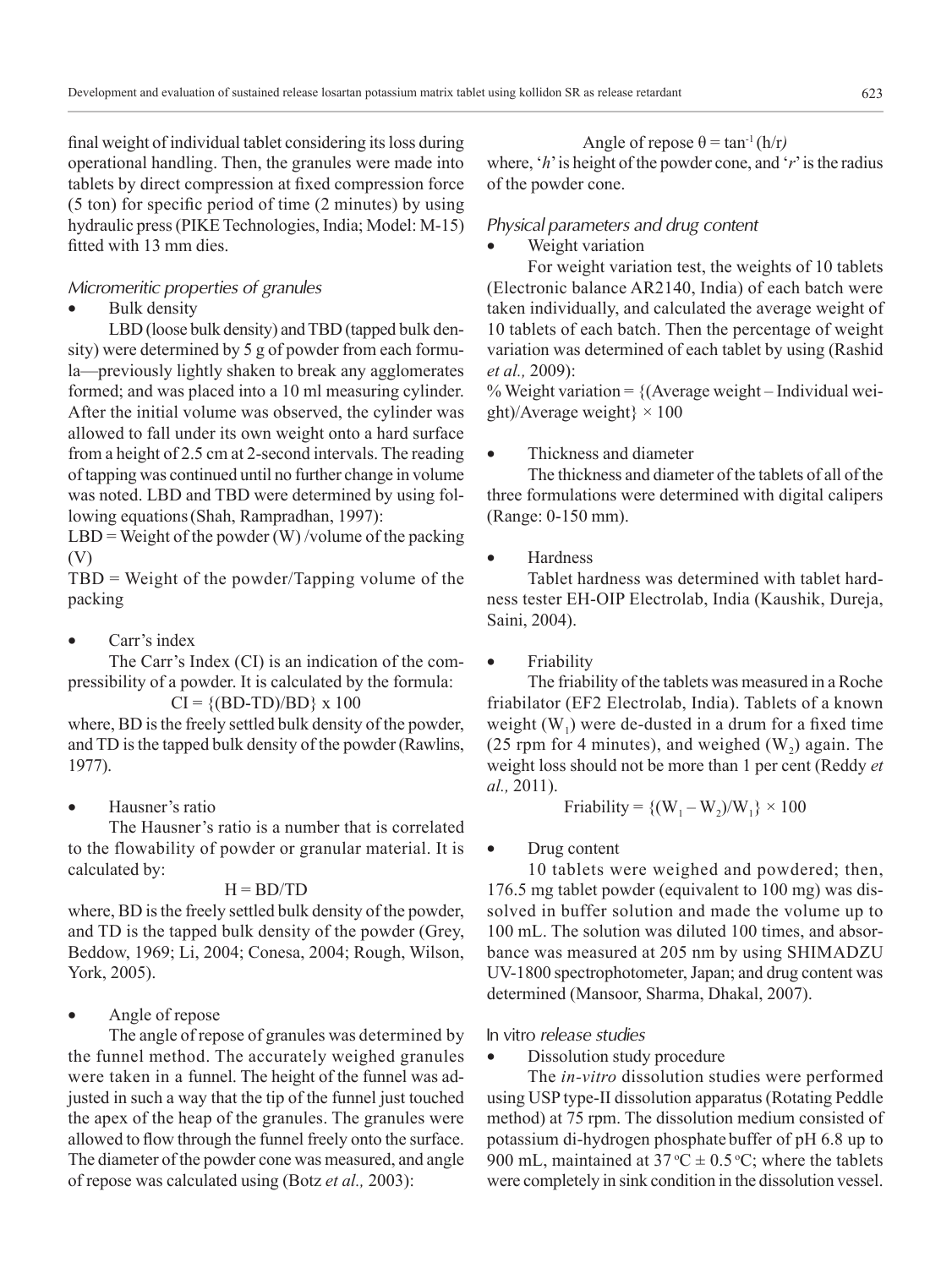## Drug release kinetics

To analyze the mechanism of drug release from the matrix tablets, the release data were fitted to the following equations:

Zero-order equation: (Cooper and Gunn, 1986)  $Q = k_0 t$ where, Q is the amount of drug released at time t, and  $k_0$ is the release rate.

First-order equation(Hadjiioannou, Christian, Koupparis, 1993):

$$
Log Q = Log Q_0 - k_1 t / 2.303
$$

where, Q is the amount of drug un-dissolved at t time,  $Q_0$ is drug concentration at  $t = 0$  and  $k_1$  is the release rate constant.

Higuchi's equation (Higuchi, 1963);

$$
Q = k_2 t^{1/2}
$$

where,  $Q$  is the percent of drug release at time t, and  $k<sub>2</sub>$  is the diffusion rate constant.

Hixson-Crowell equation:

 $Q_0^{-1/3}$  -  $Q_t^{-1/3}$  = K<sub>o</sub>t

where,  $Q_t$  is the initial amount of drug,  $Q_0$  is cumulative amount of drug release at time  $t$ ,  $K_0$  is Hixson-Crowell release constant and t is time in hours.

Korsmeyer-Peppas equation (Korsmeyer *et al.,*  1983):

Log (M<sub>t</sub>/M<sub>f</sub>) = Log k + n Log t

where,  $M_t$  is the amount of drug release at time t;  $M_f$  is the amount of drug release after infinite time; k is a release rate constant incorporating structural and geometric characteristics of the tablet; and n is the diffusional exponent indicative of the mechanism of drug release.

To clarify the diffusion exponent (n) for different batches of matrix tablet, the log value of percentage drug released was plotted against log time for each batch. A value of  $n \le 0.45$  indicates Fickian (case I) release;  $> 0.45$ but < 0.89 for non-Fickian (anomalous) release; and > 0.89 indicates super case II type of release. Case II generally refers to the erosion of the polymeric chain, and anomalous transport (Non-Fickian) refers to a combination of both diffusion and erosion-controlled drug release (Shato *et al.,* 1997). Mean dissolution time (MDT) was calculated from dissolution data using the equation: (Mockel, Lippold, 1993)

$$
MDT = (n / n + 1) k^{-1/n}
$$

where,  $n =$  diffusion exponent and  $k =$  release rate constant.

# **RESULTS AND DISCUSSION**

The Micromeritic properties of granules are indicated in Table II. The results of bulk densities were 0.522, 0.459, and 0.454 g/mL and the results of tapped bulk densities were 0.669, 0.677, and 0.708 g/mL for F-1, F-2, and F-3 respectively. The bulk densities of granules of the proposed formulation F-1 were quite higher than that of other granules. This may be due to the presence of more fine granules (Nellore *et al.*, 1998). The Hausner's Ratio for F-1, F-2, and F-3 were 1.34, 1.49, and 1.54 respectively. A Hausner's Ratio greater than 1.25 is considered an indication of poor flowability (Li, 2004). The angle of repose for F-1, F-2, and F-3 were 50˚, 48.7˚, and 45.6˚ respectively. The results of angle of repose (> 30) indicate unsatisfactory flow properties of granules (Rashid *et al.,* 2009). A Carr's Index greater than 25 is considered an indication of poor flowability, and below 15 is of good flowability (Patel, Baria, 2009).

The mechanical properties of the Losartan Potassium tablets were improved (increased hardness and reduced friability) as the polymer concentration were increased. The produced tablets had thickness ( $n=3$ ) about  $3\pm0.01$ mm, and diameter (n=3) of about 13 mm. Therefore, the polymer and other additives had no effect on the dimensions (thickness and diameter) of the Losartan Potassium matrix tablet, if the total weight is same, and the die and punch size is fixed. The weight variation (n=10) test of the tablet meet the USP specification as indicated in Table II.

To establish the sink condition, we did not carry out the experiment directly, but in some reports (Bonfilio *et al*., 2010) have stated that the drug does not possess sufficient solubility in 0.1 N hydrochloric acid, whereas, it shows satisfactory solubility in phosphate buffer. In some reports (Bonfilio *et al.,* 2010), it has been stated that the use of water as a dissolution medium is discouraged because test condition such as pH and surface tension can vary depending on water source, and may change during the dissolution test itself. For this reason, the phosphate buffer pH 6.8 was chosen as dissolution medium.

The calibration curve of analytical method exhibited excellent linearity ( $R^2$ = 0.996) within the range of 1  $\mu$ g/mL to 10 μg/mL. For the UV spectroscopic method, the relative standard deviation (RSD) values for intraday system and method precision were 0.25 and 1.04 per cent, respectively. The specificity study indicated that no interference from the matrix and excipients was found in the placebo of the tablets. The sample was found to be stable at  $25^{\circ}$ C for 24 h and the overall RSD percentage was found to be 0.99.

The drug content  $(n=3)$  of the formulated tablet among different batches ranged from 99.7±1.2% to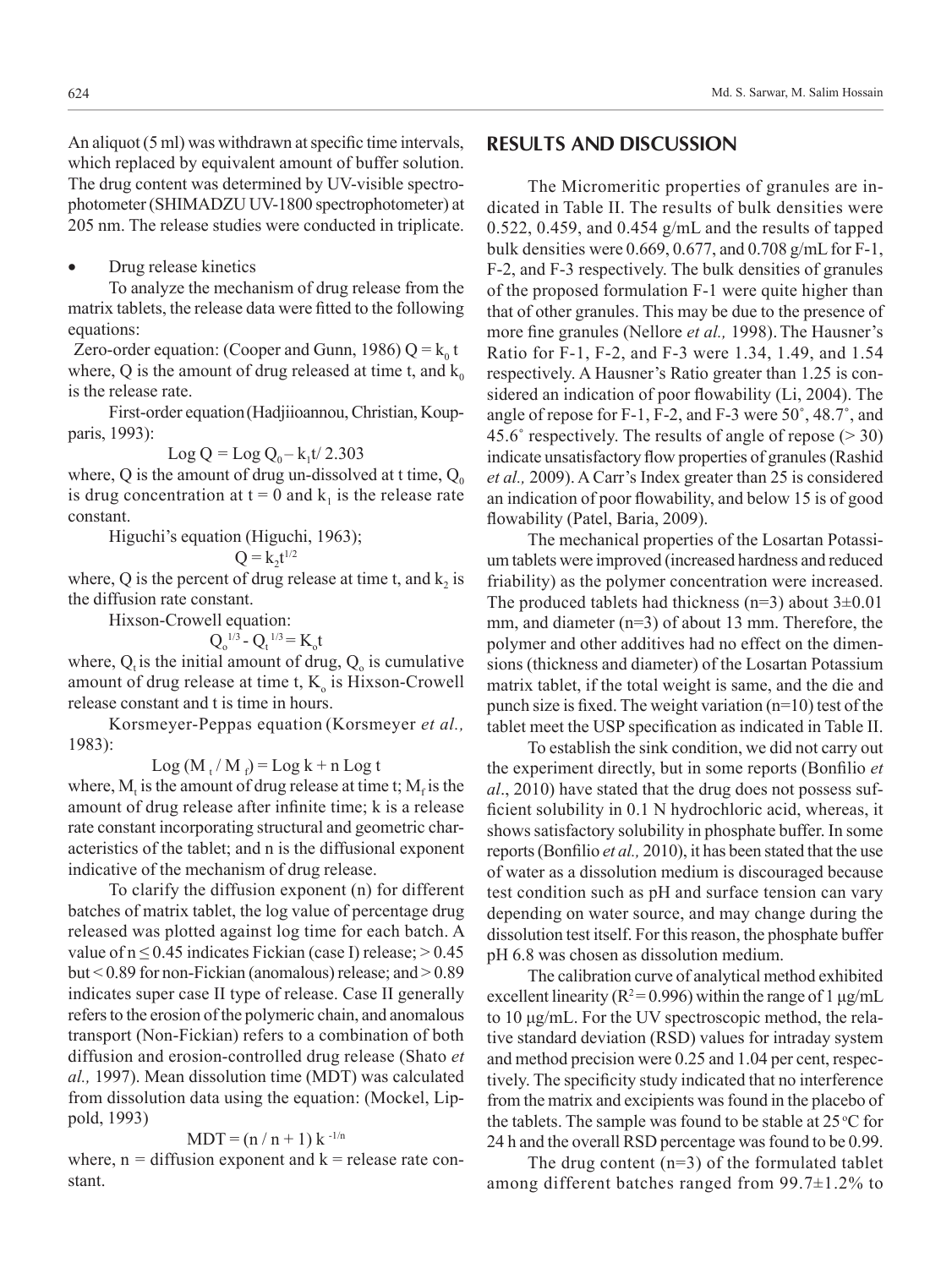| Code                               | $F-1$             | $F-2$             | $F-3$             |
|------------------------------------|-------------------|-------------------|-------------------|
| Bulk Density (g/mL)                | 0.522             | 0.459             | 0.454             |
| Tap density $(g/mL)$               | 0.669             | 0.677             | 0.708             |
| Carr's Index $(\% )$               | 21.99             | 32.07             | 35.89             |
| Hausner's ratio                    | 1.28              | 1.49              | 1.54              |
| Angle of repose                    | $50^{\circ}$      | $48.7^\circ$      | $45.6^\circ$      |
| Average Weight *±SEM               | $355.88 \pm 1.16$ | $353.78 \pm 0.68$ | $352.59 \pm 0.35$ |
| Thickness $(nm)** \pm SEM$         | $3\pm0.01$        | $3.01 \pm 0.01$   | $3 \pm 0.01$      |
| Diameter $(mm)^{**} \pm SEM$       | $13\pm0$          | $13\pm0$          | $13\pm0$          |
| Hardness $(Kf)$ ** $\pm$ SEM       | $26.37\pm0.01$    | $22.82 \pm 0.17$  | $20.34 \pm 0.29$  |
| Friability $(\%)^{**}$ $\pm$ SEM   | $0.02 \pm 0.00$   | $0.04 \pm 0.01$   | $0.05 \pm 0.01$   |
| Drug content $(\%)^{**}$ $\pm$ SEM | $99.7 \pm 1.2$    | $101.33 \pm 0.8$  | $102.5 \pm 1.3$   |

**TABLE II-** Micromeritic properties of granules and physical parameters of tablets

 $*(n=10)$  and  $**$  (n=3)

 $102.5\pm1.3\%$  which meet USP specification (100 $\pm$ 5%). It was noticed that Kollidon SR has a unique character of maintaining tablets geometric shape (Sakr, Alanazi, 2011). This is one of the most common reasons for choosing the Kollidon SR as release retardant polymer as compared to all others hydrophobic polymer.

To know the mechanism of drug release from these formulations, the data were treated according to zero order (cumulative amount of drug released vs time), first-order (log cumulative percentage of drug remaining vs time), Higuchi's (cumulative percentage of drug released vs square root of time), Korsmeyer-Peppas (log cumulative percentage of drug released vs log time), and Hixson-Crowell (cubic root of percent drug release vs time) pattern for kinetics of drug release during dissolution process (Reddy, Mutalik, 2003).

As clearly indicated in Table III, the formulations did not follow a zero-order release pattern (Figure 1) where the regression values are 0.808, 0.782, and 0.753 for F-1, F-2, and F-3 respectively. When the data were plotted according to the first-order equation, the tablets showed a first order release, with regression value of 0.898, 0.918,

and 0.911. The formulations showed to be best expressed by Higuchi's equation, as the plots showed high linearity with regression value of 0.958, 0.944, 0.920 for Kollidon SR, indicating that the drug releases follow the Higuchi release kinetics (Figure 2), and diffusion is the dominating drug release mechanism. This finding is similar to that of previously investigated work (Reza, Quadir, Haider, 2003; Shanmugam *et al.,* 2011).

The dissolution data was also fitted to the wellknown exponential equation (Korsmeyer-Peppas equation), which is often used to describe the drug release behavior from polymeric systems. As indicated in the Table III, F-1 exhibited non-fickian type drug release, whereas, F-2 and F-3 exhibited fickian-type drug release from the tablet matrix. The percentage of drug release differs significantly at P<0.05 from different amount of polymer matrices.

MDT values are used to characterize drug release rate from a dosage form and release retarding efficiency of the polymer. MDT value is higher for F-1 and lower for F-3 as shown in Table IV. Moreover, we calculated the  $t_{75%}$  values for all batches, and the data showed marked

| Code  |            | Regression co-efficient $(R^2)$ value |         |                    |                      |         | <b>Diffusion</b><br>exponent(n) |                |
|-------|------------|---------------------------------------|---------|--------------------|----------------------|---------|---------------------------------|----------------|
|       | Zero order | 1 <sup>st</sup> order                 | Higuchi | Hixson-<br>Crowell | Korsmeyer-<br>Peppas | Higuchi | Korsmeyer-<br>Peppas            | - Release type |
| $F-1$ | 0.808      | 0.898                                 | 0.958   | 0.466              | 0.946                | 0.316   | 0.489                           | Non-Fickian    |
| $F-2$ | 0.782      | 0.918                                 | 0.944   | 0.439              | 0.954                | 0.396   | 0.439                           | Fickian        |
| $F-3$ | 0.753      | 0.911                                 | 0.920   | 0.437              | 0.940                | 0.439   | 0.429                           | Fickian        |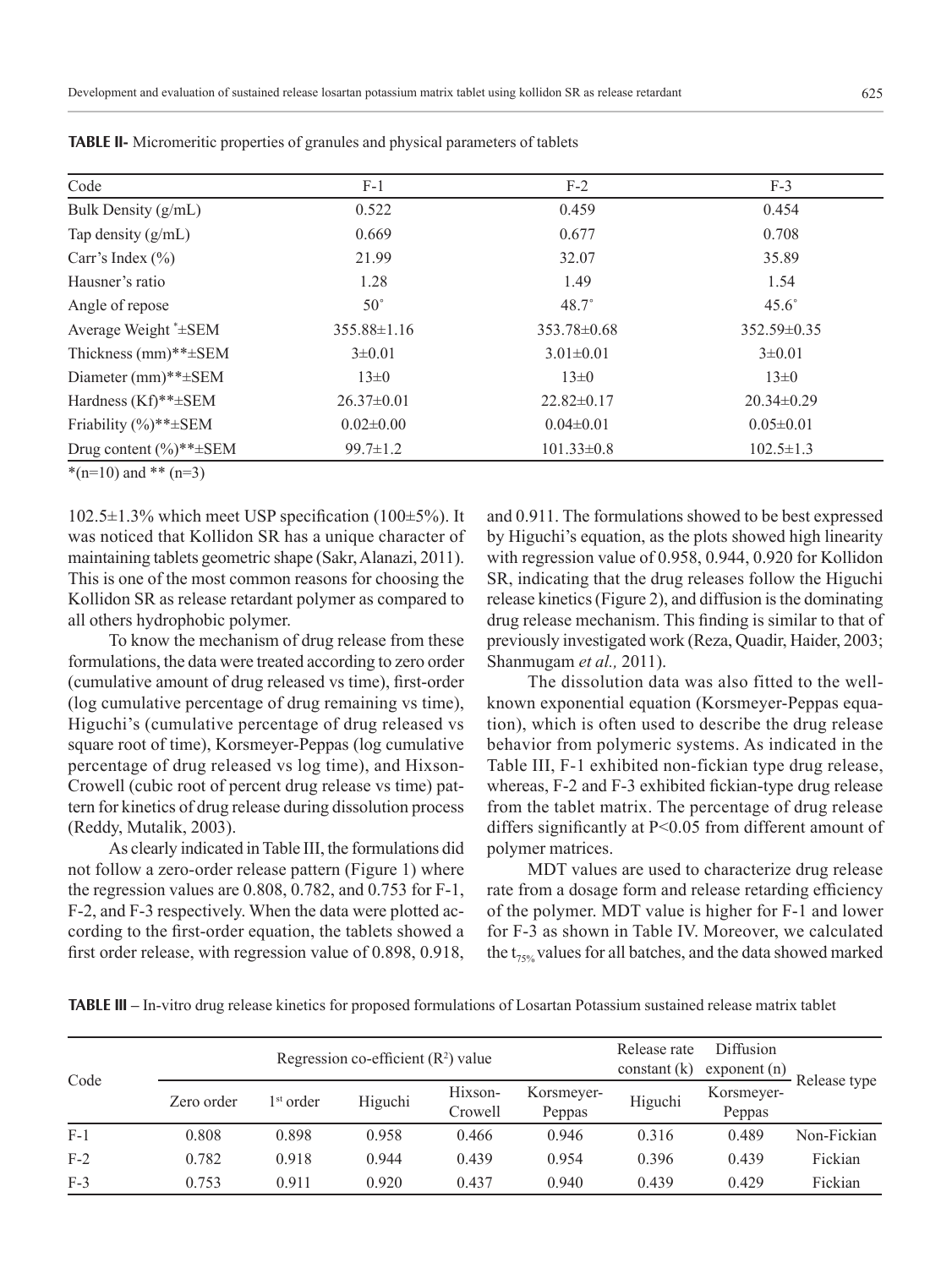

**FIGURE 1-** Effect of Kollidon SR on the release of losartan potassium from the proposed formulations (Zero order kinetics)



**FIGURE 2-** Effect of Kollidon SR on the release of losartan potassium from the proposed formulations (Higuchi kinetics)

**TABLE IV** - Time required for 25%, 50%, and 75% drug release and MDT values

| Code  | $L_{25\%}$ | $\iota_{50\%}$ | ${\rm U}_{75\%}$ | $MDT$ (hr) |
|-------|------------|----------------|------------------|------------|
| $F-1$ | 0.66       | 3.29           | 7.93             | 3.44       |
| $F-2$ | 0.29       | 1.83           | 4.68             | 2.02       |
| $F-3$ | 0.21       | 1.40           | 3.64             | 1.61       |

enhancement of  $t_{75\%}$  values from 3.64 to 7.93 (Table IV) indicating that the F-1 is the best formulation among the developed formulations. This finding indicates consider-

able release retarding potentiality of the Kollidon SR that was also reported by previous work (Sakr, Alanazi, 2011). The relationship between release rate and polymer content is shown in Figure 3.



**FIGURE 3-** Effect of Kollidon SR on the release rate of losartan potassium.

# **CONCLUSION**

The release rate of losartan potassium decreased with increase in polymer concentration. Therefore, it can be concluded that Kollidon SR is potential candidates for the development of sustained release losartan potassium matrix tablets. The best-proposed formulation F-1 may be used for the development of sustained release losartan potassium matrix tablet to meet the patient's demand for the management of hypertension.

# **ACKNOWLEDGEMENTS**

The authors are thankful to Globe Pharmaceuticals Limited, Novo Healthcare Limited and BASF Limited, Bangladesh for their generous gift of the necessary ingredients.

# **REFERENCES**

BONFILIO, R.; MENDONCA, T.F.; PEREIRA, G.R.; ARAUJO, M.B.; TARLEY, C.R.T.; Losartan potassium dissolution test for drug release evaluation in pharmaceutical capsules using HPLC and UV spectrophotometry. *Quím. Nova,* v.33, p.377-383, 2010.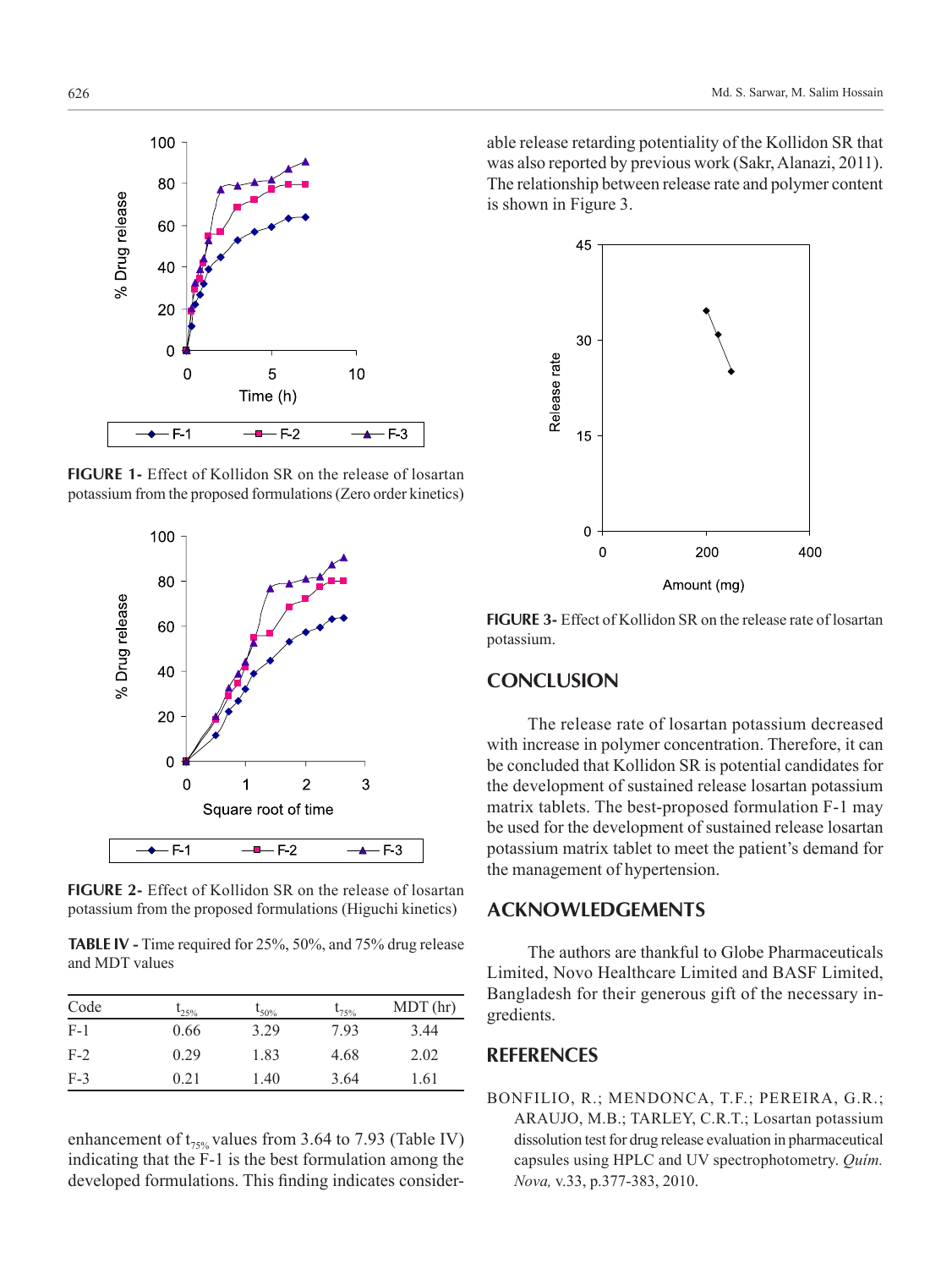- BOTZ, J.T.; CATHERINE, L.; BRADLY, B.J.; JEFFREY, O.; DON, S. Effects of slope and particle size on ant locomotion: Implications for choice of substrate by antlions. *J. Kans. Entomol. Soc.,* v.76, p.426-435, 2003.
- CHIEN, Y.W. *Novel drug delivery systems.* 2.ed. New York: Marcel Dekker, 1992. p.139-196.
- CHITHALURU, K.; TADIKONDA, R.; GOLLAPUDI, R.; KANDULA, K.K.K. Formulation and invitro evaluation of sustained release matrix tablets of losartan potassium. *Asian J. Pharm. Clin. Res.,* v.4, p.18-22, 2011.
- CONSEA, C. Characterization of flow properties of powder coatings used in the automotive industry. *Kona*, v.22, p.94- 106, 2004.
- COOPER, J.; GUNN, C. *Tutorial pharmacy.* 6.ed. New Delhi: CBS Publishers and Distributors, 1986. p.225.
- GARCIA, R.A.; FLORES, R.A.; MAZENKO, C.E. Factors contributing to the poor bulk behavior of meat and bone meal and methods for improving these behaviors. *Bioresour. Technol*., v.98, p.2852-2858, 2007.
- GREY, R.O.; BEDDOW, J.K. On the Hausner Ratio and its relationship to some properties of metal powders. *Powder Technol.,* v.2, p.323-326, 1969.
- HADJIIOANNOU, T.P.; CHRISTIAN, G.D.; KOUPPARIS, M.A. *Quantitative calculation in pharmaceutical practice and research.* 3.ed. New York: VCH Publishers, 1993. p.345-348.
- HIGUCHI, T. Mechanism of sustained-action medication. Theoretical analysis of rate of release of solid drugs dispersed in solid matrices. *J. Pharm. Sci.,* v.52, p.1145- 1149, 1963.
- KAUR, J.; SRINIVASAN, K.K.; JOSEPH, A.; GUPTA, A.; SINGH, Y.; SRINIVAS, K.S.; JAIN, G. Development and validation of stability indicating method for the quantitative determination of venlafaxine hydrochloride in extended release formulation using high performance liquid chromatography. *J. Pharm. Bioallied Sci.,* v.2, p.22- 26, 2010.
- KAUSHIK, D.; DUREJA, H.; SAINI, T.R. Formulation and evaluation of olanzapine mouth dissolving tablet by effervescent formulation approach. *Indian Drugs,* v.41, p.410-420, 2004.
- KORSMEYER, R.W.; GUNNY, R.; DOCLER, E.; BURI, P.; PEPPAS, N.A. Mechanism of solute release from porous hydrophilic polymers. *Int. J. Pharm*., v.15, p.25-35, 1983.
- LI, Q. Interparticle van der Waals force in powder flowability and compactibility. *Int. J. Pharm*., v.280, p.77-93, 2004.
- MANSOOR, S.; SHARMA, R.; DHAKAL, S. Comparative in-vitro evaluation of commercially available pantroprazole tablets. *Kathmandu Uni. Sci. Eng. Tech.,* v.1, p.1-7, 2007.
- MOCKEL, J.E.; LIPPOLD, B.C. Zero order release from hydrocolloid matrices. *Pharm. Res*., v.10, p.1066-1070, 1993.
- NELLORE, R.V.; REKHI, G.S.; HUSSAIN, A.S.; TILLMAN, L.G.; AUGSBRUGER, L.L. Development of metoprolol tartrate extended-release matrix tablet formulations for regulatory policy consideration. *J. Control. Release*, v.50, p.247-256, 1998.
- PATEL, R.; BARIA, A. Formulation and process optimization of theophylline sustained release matrix tablet. *Int. J. Pharm. Sci.,* v.1, p.230-242, 2009.
- RASHID, H.O.; KABIR, A.K.L.; HOSSAIN, M.Z.; RAUF, A.S.S. Design and formulation of once daily naproxen sustained release tablet matrix from Methocel K 15M CR and Methocel K 100M CR. *Iran. J. Pharm. Sci.,* v.5, p.215- 224, 2009.
- RAWLINS, E.A. *Bentley's text book of pharmaceutics*. 5.ed. London: Cassell and Collier MacMillan, 1977. p.24-248.
- REDDY, K. R.; MUTALIK, S.; REDDY, S. Once-daily sustained-release matrix tablets of nicorandil: formulation and *in vitro* evaluation. *AAPS Pharm. Sci. Tech.,* v.4, p.480- 488, 2003.
- REZA, M.S.; QUADIR, M.A; HAIDER, S.S. Comparative evaluation of plastic, hydrophobic and hydrophilic polymers as matrices for controlled release drug delivery. *J. Pharm. Pharm. Sci.,* v.6, p.282-291, 2003.
- ROUGH, S.L.; WILSON, D.I.; YORK, D.W. Effect of solids formulation on the manufacture of high shear mixer agglomerates. *Adv. Powder Technol*., v.16, p.145-169, 2005.
- SAKR, W.; ALANAZI, F.; SAKR, A. Effect of kollidon SR on the release rate of albuterol sulphate from matrix tablets. *Saudi Pharm. J.,* v.19, p.19-27, 2011.